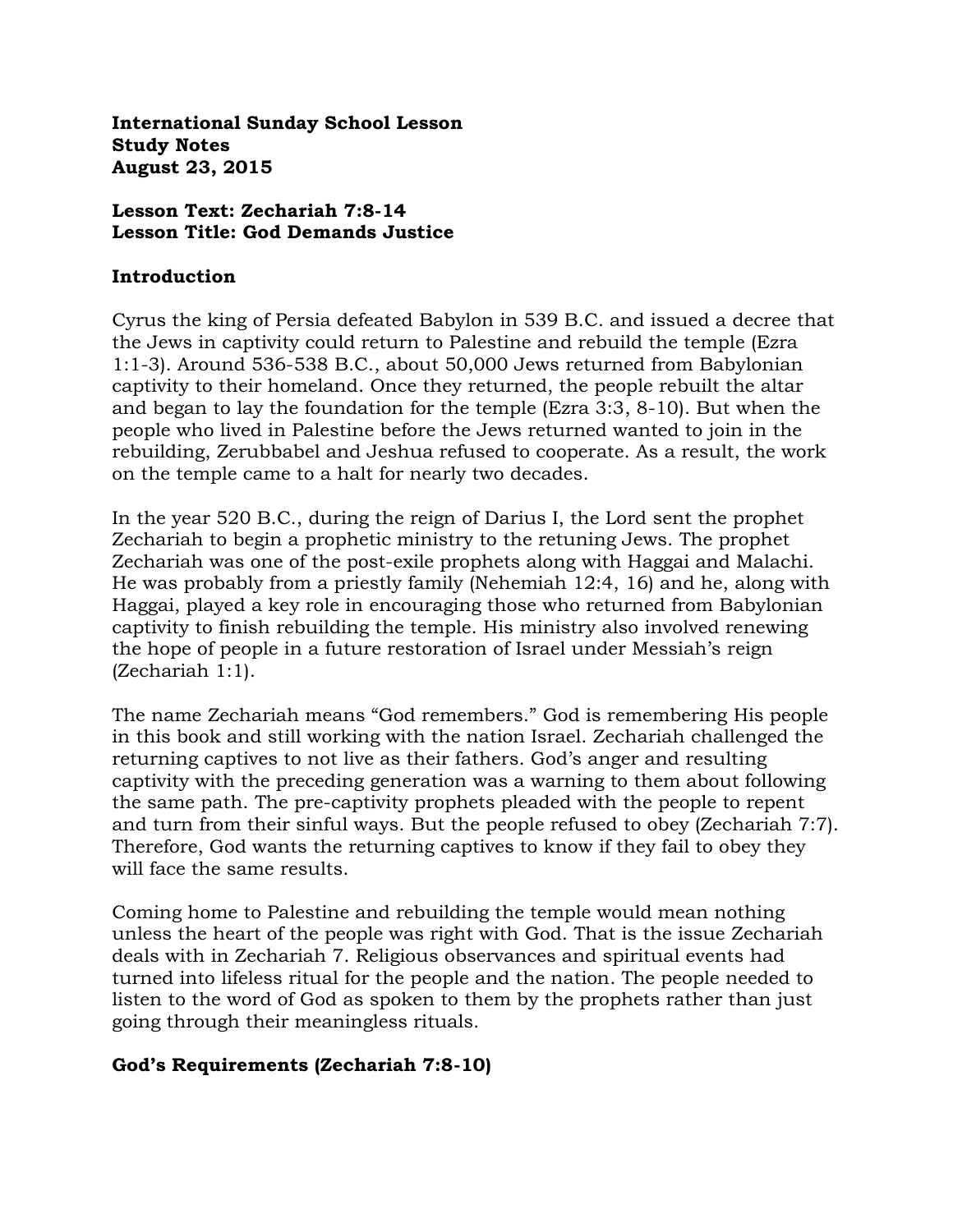The *"word of the LORD"* came to Zechariah *"in the fourth year of King Darius"*  (Zechariah 7:1). That means the events of Zechariah 7 take place about two years after the night visions of Zechariah in chapters 1 through 6. Work on the temple is probably about half complete at this time. Things seem to be going well for the people.

A few months prior to the word of the Lord coming to Zechariah in Zechariah 7:1, the people had observed a *"fast"* to remember the destruction of the city of Jerusalem by Nebuchadnezzar at the beginning of the exile (Zechariah 7:4-5). Now, they are back in the land, the exile is over and the temple is being rebuilt. There is a debate among the people as to whether they should continue to observe this *"fast"* now since they are home and things are going well. Two men, *"Sherezer and Regemmelech"* (Zechariah 7:2) are sent to the priests and to the prophets to help settle this issue. They ask, *"Should I weep in the fifth month, separating myself, as I have done these so many years*" (Zechariah 7:3). They are looking for a simple "Yes" or "No" answer. Do we *"fast"* or not?

God's answer through Zechariah in Zechariah 7:4-7 was, *"When ye fasted and mourned in the fifth and seventh month, even those seventy years, did ye at all fast unto me, even to me?"* (Zechariah 7:5). The religious *"fast"* the people had been keeping all those years was nothing more than empty religious performance. Now that the people are wanting to stop fasting all together is indicative of a deeper spiritual problem. The people were not only outwardly religious but they also suffered from an inward moral indifference.

The people did not get a simple "Yes" or "No" answer. Their hearts were laid bare by Zechariah as he declared "the word of the LORD."

*Note: It is so easy to keep up the appearance of being right with God through our outward religious observances. Our prayers, singing, offerings, and attendance to special religious and traditional observances can blind us to the reality of our hearts.* 

# Verse 8-10

"And the word of the LORD came unto Zechariah, saying, Thus speaketh the LORD of hosts, saying, Execute true judgment, and shew mercy and compassions every man to his brother: And oppress not the widow, nor the fatherless, the stranger, nor the poor; and let none of you imagine evil against his brother in your heart.

"And the word of the LORD came unto Zechariah…" are significant words. Once again Zechariah in "words" given to him by the direct inspiration of God challenges the people to be right in their dealings with their fellow man. "Thus speaking the LORD of hosts" reveals the message Zechariah is delivering is a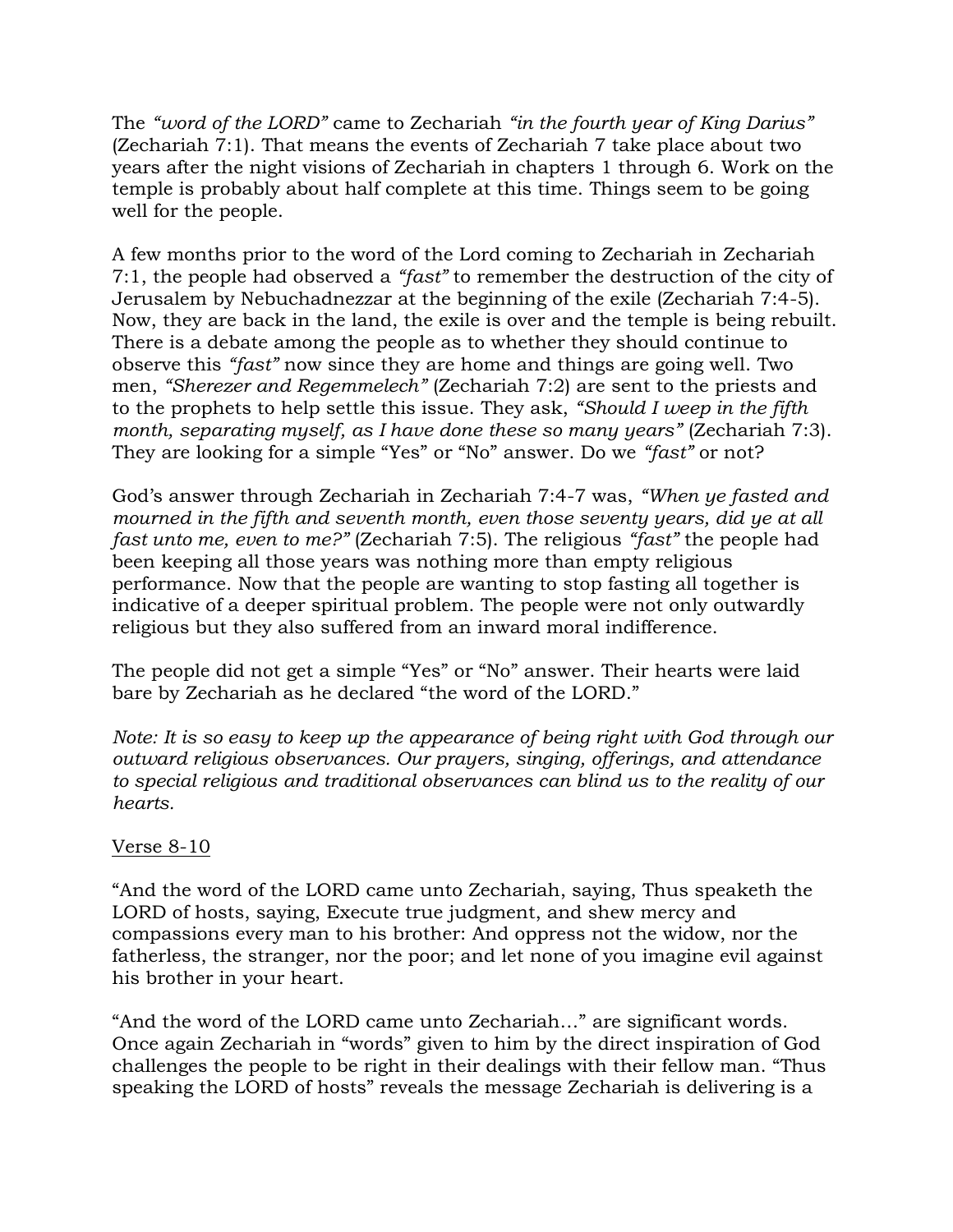message of power and authority. The "Lord of armies" has sent this message. The heart of the message involves four important injunctions as a practical test of spiritual reality.

First, "Execute true judgment" is literally, "judge," or "make a judicial decision based on impartiality and characterized by truth." God wants His people to render a true decision in contrast to a false one. Observing a special "fast" that was instituted by the people is nothing compared to dealing honestly and truthfully in matters of life.

Second, "Shew mercy and compassions every man to his brother." "Shew" means "to do" or "work." "Mercy" is "kindness" or "graciousness." "Compassions" carries the idea of showing tenderness and cherishing. It is a word that characterizes the feelings shared by those born from the same womb. God's people should practice kindness and cherish the relationship we have in Christ. That is true Christianity.

Third, "And oppress not the widow, nor the fatherless, the stranger, nor the poor…" The "widow, fatherless, and stranger" represent helpless members of society. God does not want these helpless people taken advantage of in their situations. Those who do so plainly reveal there is something lacking in their heart (James 1:27).

The word "oppress" means "to press upon, defraud, violate, or do wrong." It is hypocrisy and sin to attend church, participate in religious ritual, and "oppress" the helpless.

Fourth, "And let none of you imagine evil against his brother in your heart." This fourth injunction goes deeper than the first three in that it reveals the sin that lies at the basis of all of them. Everything that causes man to do what he does on the outside comes from what is going on in the "heart." "Imagine" means "devise, fabricate, or weave." A man who is right with the Lord does not plan or make up evil against his brother. Jesus said, *"For from within, out of the heart of men, proceed evil thoughts, adulteries, fornications, murders"* (Mark 7:21).

# **Israel's Refusal (Zechariah 7:11-12a)**

### Verse 11

"But they refused to hearken, and pulled away the shoulder, and stopped their ears, that they should not hear."

"But they refused to hearken, and pulled away the shoulder, and stopped their ears, that they should not hear" are sharp words from the prophet depicting the rejection of the Word of God by the returned captives. "Refused" is a word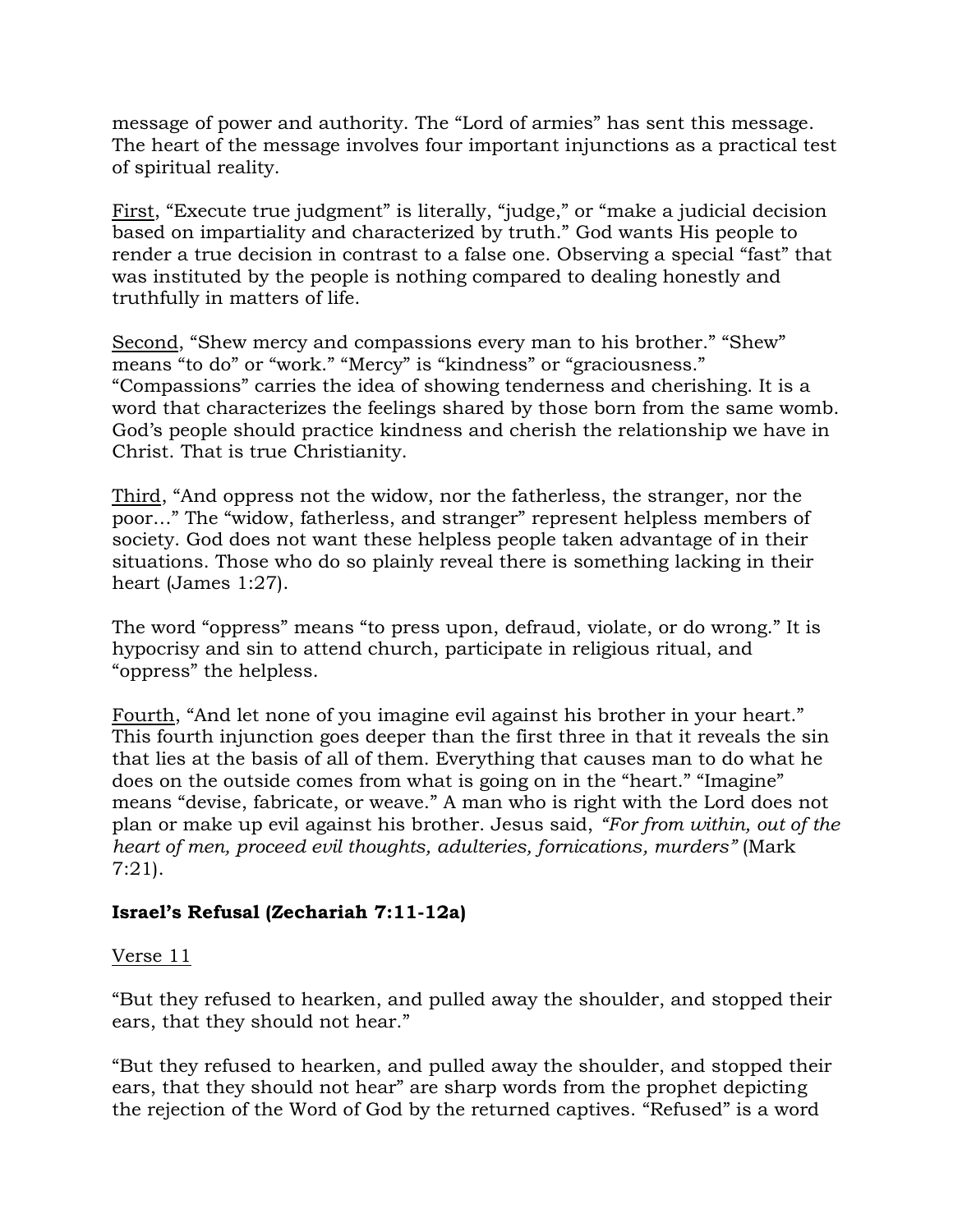indicating an utter refusal. The people never considered listening to the prophet. "Pulled away the shoulder" is taken from the conduct of an ox or heifer refusing the yoke (Hosea 4:16; Nehemiah 9:29). The idea is that Israel is like an animal refusing to be yoked up to plow and continually rebelling against any imposed authority. The pre-captivity people refused to give heed to God's Word, pulling away from its control and authority of their lives.

"Stopped their ears, that they should not hear" means they deliberately refused to obey God's Word. In spite of God's clear commands and promises of blessings for obedience, the people refused to listen. "That they should not hear" means they put themselves in a position spiritually where they could not hear. Hypocrisy, disobedience, apathy, indifference, and a host of other sins causes man to become calloused to hearing God's Word. Although the "stopping their ears" and placing themselves in a condition where "they should not hear" was their responsibility, at some point it became the judicial judgment of God upon them. If man does not want to hear the word of God, God will eventually put man in a position where he cannot hear the word of God.

## Verse 12a

"Yea, they made their hearts as an adamant stone, lest they should hear the law, and the words which the LORD of hosts hath sent in his spirit by the former prophets…"

The "hearts" of the people had become like "an adamant stone." The comparison used here speaks of a heart that was impenetrably hard. An "adamant stone" speaks of a substance so hard it would cut rocks. Before the Jewish people were carried into Babylonia captivity they had made their hearts so hard that nothing, not even God's Word could make an impression upon them.

"Hearts" is a reference to "the inner man" or "soul of man." It includes that part in all of us that controls our minds and wills. "They made" means their hearts had not become hard by accident, but rather of set purpose. Their aim was not to "hear the law, and the words which the LORD of hosts hath sent in his spirit by the former prophets." The prophets had been sent by God and prophesied in the power of the Holy Spirit, but the people's hearts were so hard they could not hear.

They refused to hear the "law," a reference to the words of Moses as lawgiver and the prophets who consistently called the people back to obedience to God's law. In spite of all their refusal and intentionally rejecting the prophets and their messages, they continued going to the temple, observing holy days, and living as if all was well between themselves and the Lord.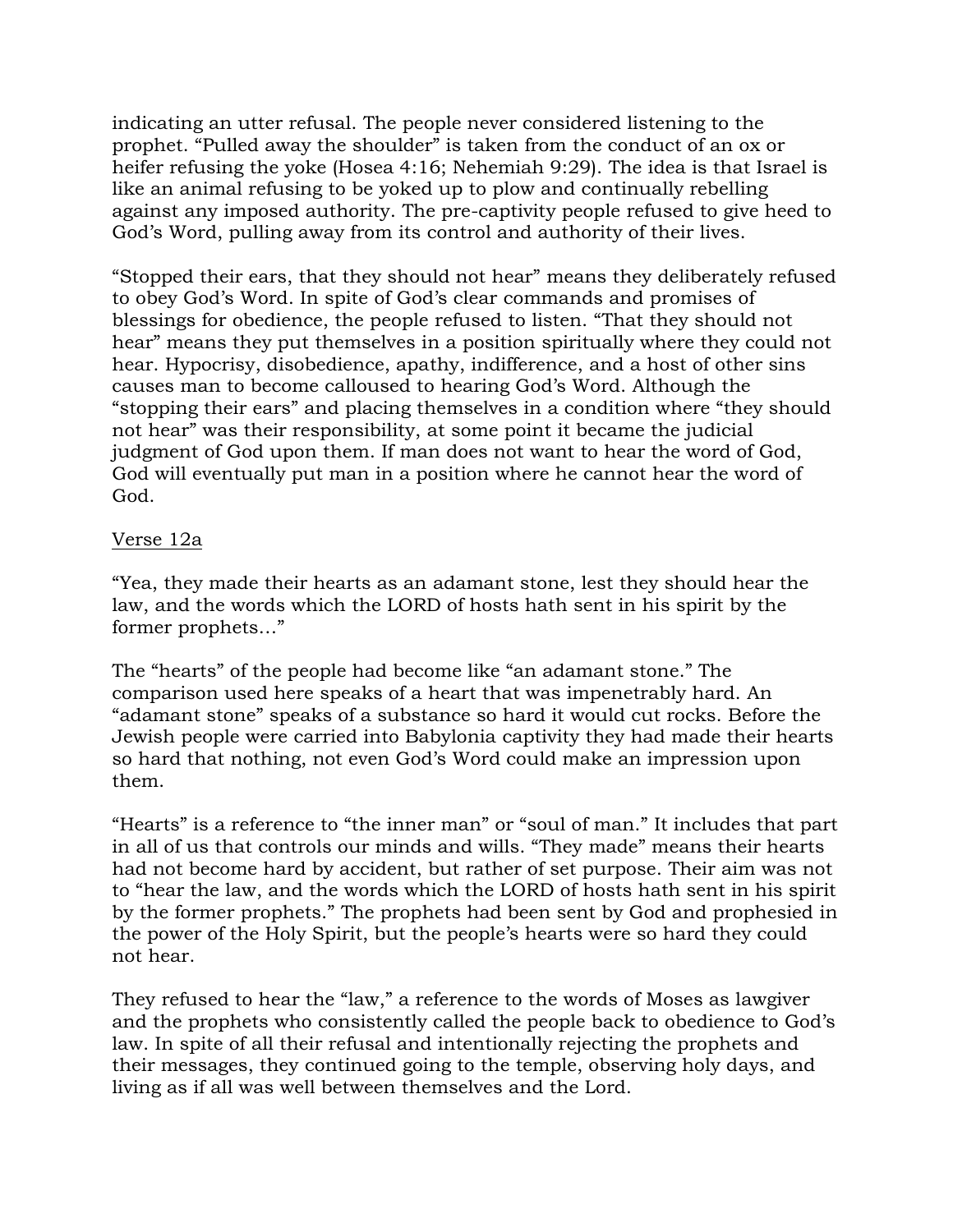## **God's Response (Zechariah 12b-14)**

### Verse 12b-14

"…therefore came a great wrath from the LORD of hosts." Therefore it is come to pass, that as he cried, and they would not hear; so they cried, and I would not hear, saith the LORD of hosts: But I scattered them with a whirlwind among all the nations whom they knew not. Thus the land was desolate after them, that no man passed through nor returned: for they laid the pleasant land desolate."

In response to their injustices and indifference to God's Word, God sent "a great wrath" upon them. Zechariah returns to his stern note of warning of God's wrath which he included in his introductory sermon in Zechariah 1:1-6. He wants the post-captivity people now in Palestine to remember what happens when you go through the outward rituals but the inner man is not right with God.

"Therefore it is come to pass, that as he cried, and they would not hear; so they cried, and I would not hear, saith the LORD of hosts…" The evidence of failure to hear and heed God's words and disobedience is always powerlessness in prayer. God cried out to them through the prophets and "they would not hear." When "they cried," God said, "I would not hear."

Besides the ineffectiveness in prayer, the people were to be "scattered with a whirlwind among all the nations whom they knew not." "Scattered" means "to storm, to rage." God is saying, "I will whirl them away by a storm-like wind." The words denotes a violent scattering.

Israel was judged by nations who were complete strangers to them (Jeremiah 16:13). That made the captivity and their punishment much more unbearable. Their homeland was "desolate" or "empty" after they were gone. No one traveled the roads and the fields lay unproductive. "No man passed through nor returned" is a sobering contrast to a city accustomed to the heavy trafficking of people going and coming on a continual basis. "They," the disobedient fathers of the returning captives had caused their homeland to lose all marks of her identity and purpose. "They" made the land "desolate." "Desolate" accurately describes what sin and disobedience causes. The word means "ruin" and "waste." The land of Canaan in its beauty and prosperity is a land of pleasure and delight (Psalm 106: 24; Jeremiah 3:19).

### **Conclusion**

The Lord wanted the returning remnant to understand that ritual and religious activity was not a substitute for real spiritual life. Their special days of fasting had become nothing more than formality. God wanted them to hear His Word